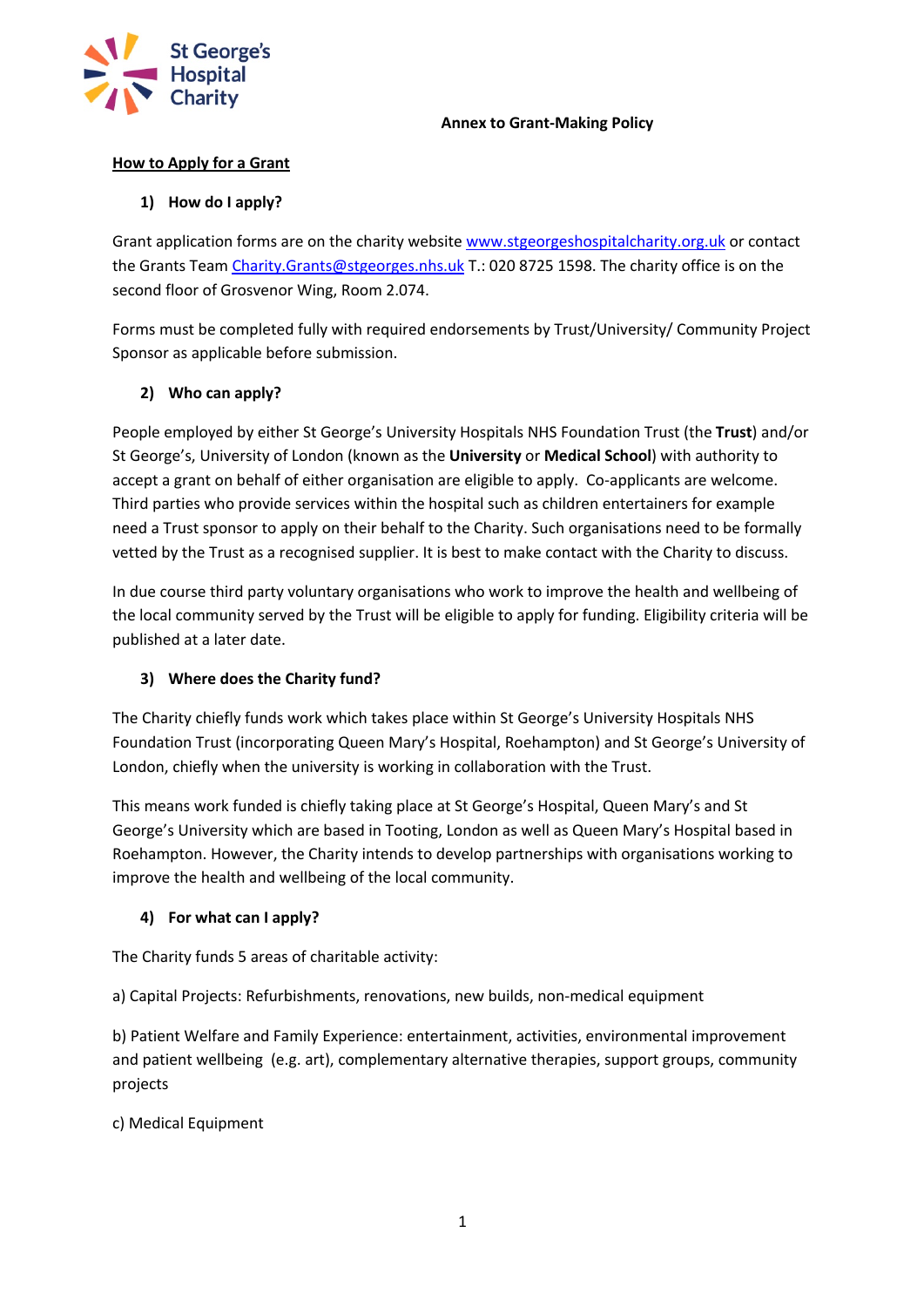

d) Staff Development and Welfare; e.g. professional development training and wellbeing programmes

e) Medical Research

## **5) For how much can I apply?**

No hard and fast rule. It is best to discuss needs with the Charity.

The Charity funds small and large projects. Large projects are generally counted as over £20,000 and up to a lot higher. Higher amounts need a special fundraising campaign to secure funds.

Individual research grants (when not funded through SPFs) tend to be up to £150,000 historically.

## **6) Which funds are available?**

The Charity derives its income from many sources: general public donations, small and large appeals, companies, legacies, special fundraising events and trusts and foundations.

You can apply to the following funds providing they fit requirements:

## *a) Special Purpose Funds*

The Charity has in the region of 220 special purpose funds. These are funds donated for a specific use with clearly defined restrictions for each fund; for a ward or particular type of research or activity. Each fund has up to three fund advisers who have delegated authority on behalf of Charity Trustees to endorse requests for funding which are submitted to the Charity for final approval.

To find out about funds, applicants should discuss with colleagues and/or call the Charity. If a fund is identified which matches the type and amount of funding sought then fund advisers must be consulted for their endorsement and signature before submissions to the Charity.

You can access SPF funds as follows:

| 1. Expense Claims | Use to request expenses to be reimbursed, with original receipts, up to £5,000.                                                                                                                               |
|-------------------|---------------------------------------------------------------------------------------------------------------------------------------------------------------------------------------------------------------|
| up to £5,000      | Use online expense claim module. For enquiries ask Charity Finance.                                                                                                                                           |
|                   | Allow 15 working days for reimbursement, providing correctly completed and<br>authorised.<br>If fund advisers seeking reimbursement to self then second adviser must sign<br><b>Submit to Charity Finance</b> |

| 2. Purchase             | Use to order goods and services through the Trust procurement system which   |
|-------------------------|------------------------------------------------------------------------------|
| <b>Requisition form</b> | charity then reimburses to Trust. Two forms; one for medical equipment and   |
| Up to £5,000            | the other for all else.                                                      |
| For non-medical         | Applicant to raise purchase requisition and include purchase requisition     |
| Equipment               | number on form. Submit to Charity Finance.                                   |
| For Medical             | For medical equipment, submit Purchase Requisition Form first to Medical     |
| Equipment               | Physics directly (E: medicaldev.charity@stgeorges.nhs.uk) who will do checks |
|                         | and confer with Charity. Medical Physics will then submit form to Charity.   |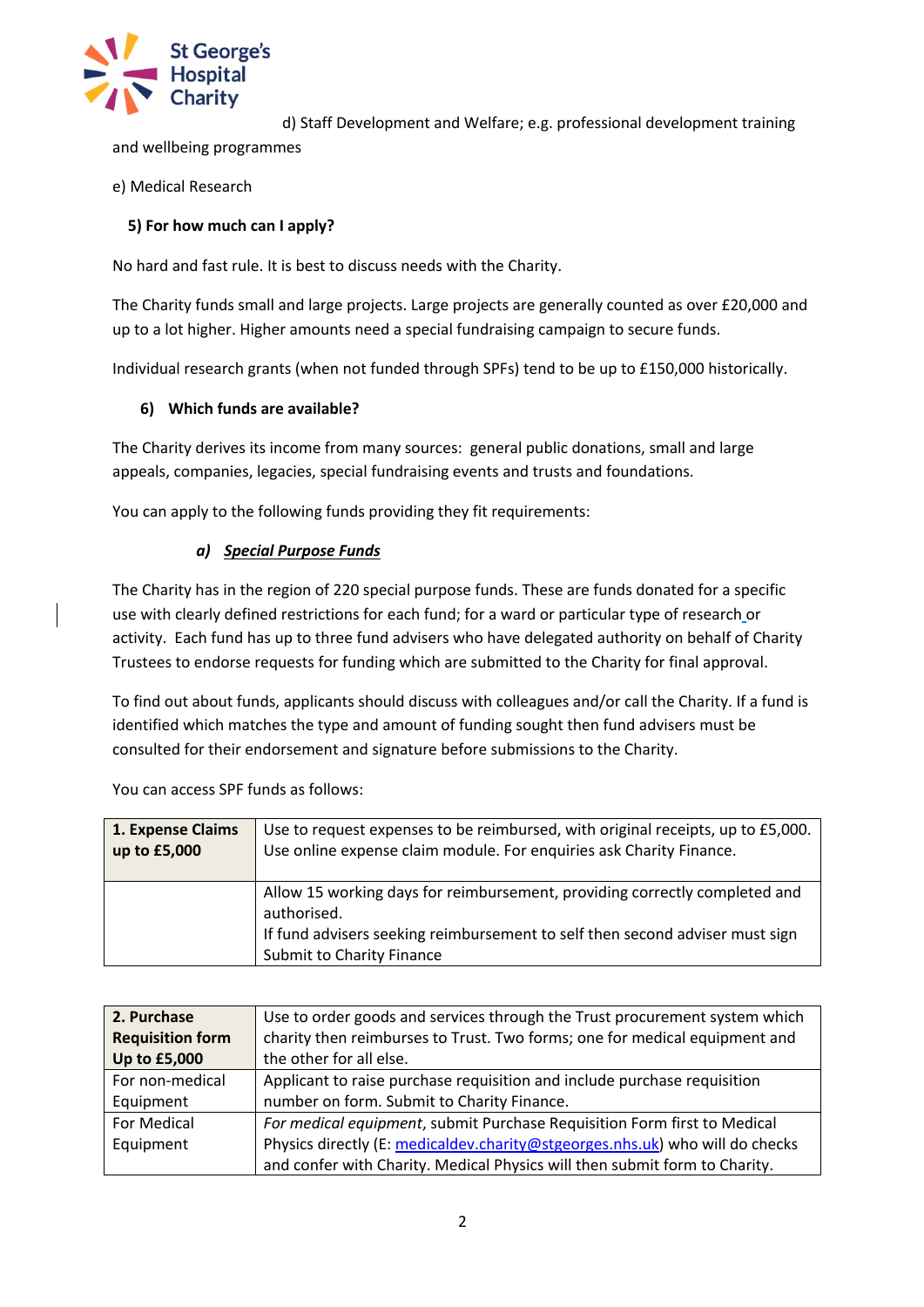

|                     | Once Charity approved, Purchase Requisition form is sent by Charity to<br>Medical Physics for requisitioning. If the medical equipment is for research,<br>either hospital Divisional Chair or University Research Institute Director to sign<br>as well as fund advisers. Medical Physics raises purchase requisition. |
|---------------------|-------------------------------------------------------------------------------------------------------------------------------------------------------------------------------------------------------------------------------------------------------------------------------------------------------------------------|
| 3. Payment          | Submit direct to Charity Finance to pay a supplier invoice. This is the exception                                                                                                                                                                                                                                       |
| <b>Request Form</b> | rather than the rule. Normally the Charity reimburses the Trust after the Trust                                                                                                                                                                                                                                         |
| Up to £5,000        | has paid a supplier directly.                                                                                                                                                                                                                                                                                           |
|                     | This route is not to be used for capital or medical equipment payments.                                                                                                                                                                                                                                                 |

| <b>4.SPF Large Grant</b> | No expenditure can take place without prior approval. |
|--------------------------|-------------------------------------------------------|
| <b>Application</b>       | Must abide by the objects of the SPF.                 |
| <b>Over £5,000</b>       |                                                       |

#### **SPF Expenditure Authorisation Summary for above**

| Expenditure < £1000     | 1 fund adviser signs                                                    |
|-------------------------|-------------------------------------------------------------------------|
| Expenditure £1000 -     | 2 fund advisers sign                                                    |
| £5,000                  |                                                                         |
| Expenditure £5,000 to   | 2 Fund advisers to sign                                                 |
| £20,000                 | Approval from Charity Chief Executive/Finance Director, without further |
|                         | referral                                                                |
| Expenditure $>$ £20,000 | 2 Fund advisers to sign                                                 |
|                         | Approval from Charity Chief Executive/Finance Director, then Grants     |
|                         | Committee reviews and recommends or not to Board of Trustees            |

## **All other Funds:**

## *b) Appeal Funds*

The Charity at any one time has a variety of appeals underway. These are on the Charity website www.stgeorgeshospitalcharity.org.uk. Appeals fall into two categories: those that are for special projects e.g. new a building for the renal department and those which are broader such as for cancer or for children.

## *c) Research Funds*

Research funding is available through two funding streams; either specific restricted research legacies or SPF research funds.

SPF research funds are accessed as per SPF application process. Non-SPF research funding bids are submitted to the Charity's Medical Advisory Group (MAG) which is composed of senior medical academics for their review and recommendations to the Board of Trustees.

Invitation to apply for non SPF research funding is announced on the Trust's intranet and via the University. There is a separate application form for research which is provided at the time of announcement. Applications are checked by JRES ((Joint Research and Enterprise Service) prior to submission to MAG.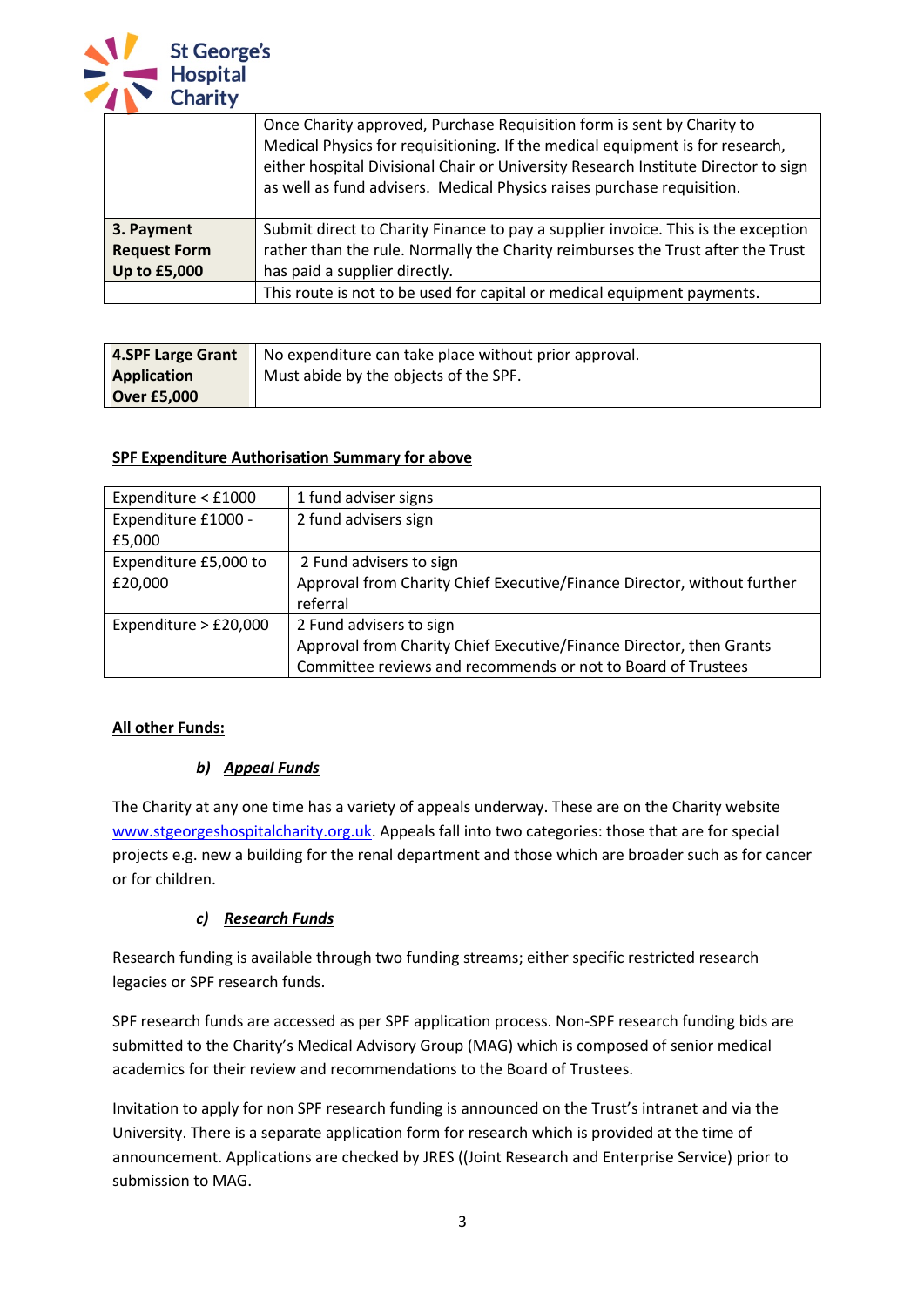

Research grants are administered via JRES in conjunction with the Charity grants manager. JRES is the support function for research grant applications for both the Trust and the University.

# *d) General Funds*

General funds are used for applications where funds cannot be identified from SPFs, Appeals or Research. Applications for this fund are very competitive. There will be two grant windows per year for which applications for funding from general funds will be announced. These will be listed on the Charity's grant website page.

# **Summary of Approval Authorisations for SPFs, Appeals, Medical Advisory Group and General Grant Funds Applications**

| <b>Approved by</b>                        | <b>SPF</b>                                          | <b>Appeals</b>                               | <b>Medical</b><br><b>Advisory</b><br><b>Group for non</b><br><b>SPF Research</b> | <b>General Grant</b><br><b>Funds</b>               |
|-------------------------------------------|-----------------------------------------------------|----------------------------------------------|----------------------------------------------------------------------------------|----------------------------------------------------|
| CEO/Finance<br>Director                   | £5K-£20K                                            | Under £20K                                   | CEO non-<br>voting member<br>of MAG                                              | Under £5K                                          |
| Grants<br>Committee<br>(GComm)            | £20K to £75K<br><b>GComm</b> can<br>approve         | £20K to £75K<br><b>GComm</b> can<br>approve  | N/A                                                                              | Over £5K<br><b>GComm</b><br>recommends<br>to Board |
| Grants<br>Committee                       | Over £75K<br><b>GComm</b><br>recommends<br>to Board | Over £75K<br>GComm<br>recommends<br>to Board | N/A                                                                              |                                                    |
| Medical<br><b>Advisory Group</b><br>(MAG) | N/A                                                 | N/A                                          | Recommends<br>to Trustee<br>Board                                                | N/A                                                |
| <b>Trustee Board</b>                      | Final say<br>over £75K                              | Final say<br>over £75K                       | Final say                                                                        | Final say<br>over £5K                              |

# 7) **Which signatures do I need to obtain when I apply?**

Approval signatures by the Trust (and/or University) are required *before submission*. These are as follows *depending on the nature of the request*:

Fund Adviser/s for SPF applications only Divisional Finance Manager (not applicable for research costs) Medical Physics (only for medical equipment)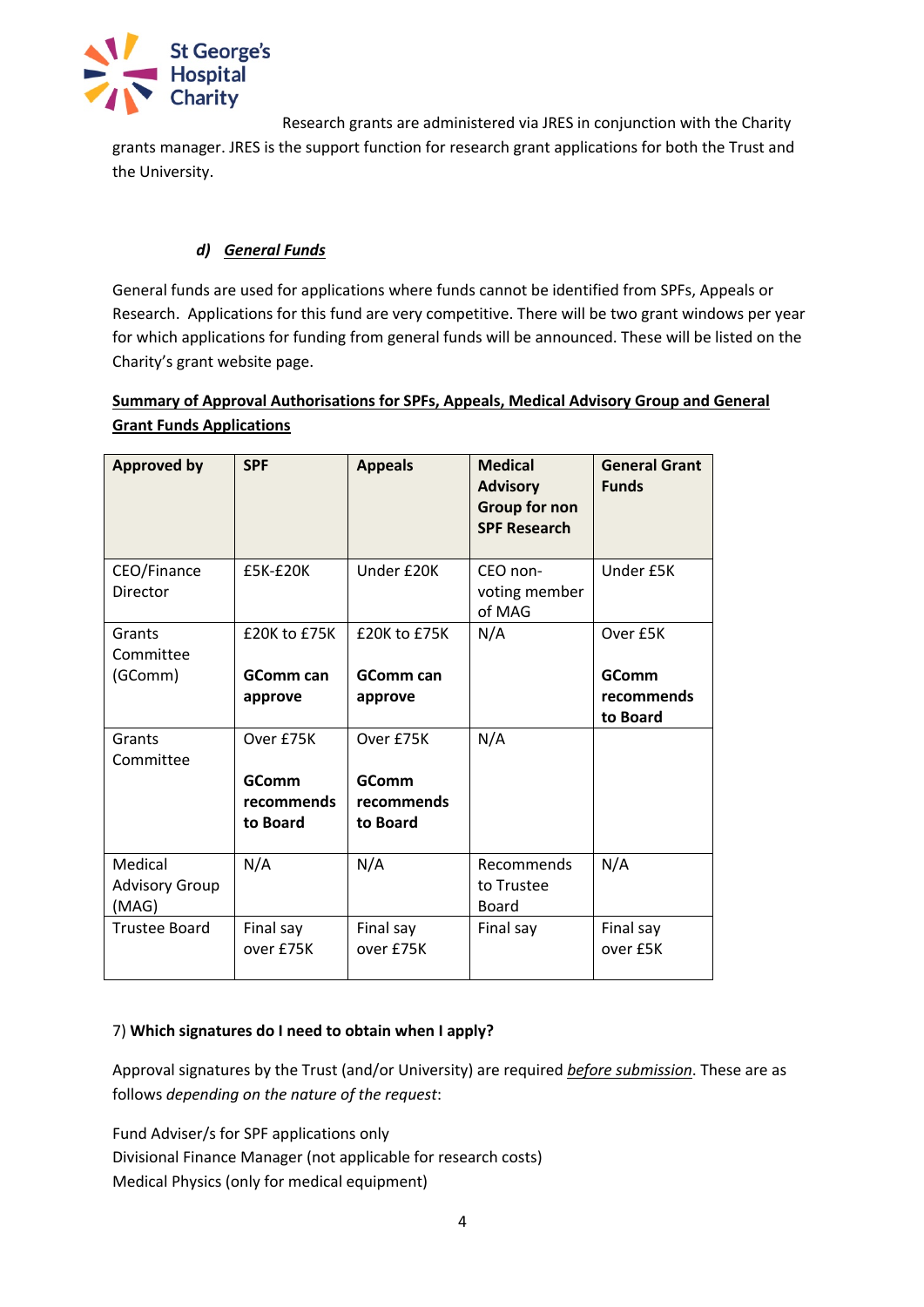

For research: Trust Divisional Chair for Trust applications or University Research Institute Director for University applications Deputy Director of Estates and Facilities and/or Assistant Director of Capital and Estates (as applicable - aspects to consider listed in application) Chief Information Officer (for IT related including APP development) General Manager or Deputy General Manager for under £5,000 Divisional Director of Operations for over £5,000 Trust Chief Strategy Officer.

## 8) **When can I apply and timing of decisions?**

You can apply whenever you like but the timing of the decision depends on where the money is coming from and how much is sought.

Dates of meetings for the Grants Committee and the Board of Trustees are on the Charity's grants website page.

| 1. Special Purpose    | <b>Timing of Decisions</b>                                                                                                                                                            |
|-----------------------|---------------------------------------------------------------------------------------------------------------------------------------------------------------------------------------|
| <b>Funds</b>          |                                                                                                                                                                                       |
| Under £5,000          | Submissions accepted on a rolling basis and processed within two weeks if<br>forms and supporting documents are in order.                                                             |
| £5,000 to £20,000     | Submissions accepted on a rolling basis. CEO will give outright decision within<br>two weeks of application if all the necessary information has been provided in<br>the application. |
| £20,000 to            | Submit to Grants Committee for decision. Please see Charity website for                                                                                                               |
| £75,000               | meeting dates. Decisions will be dependent on the annual timetable of the                                                                                                             |
|                       | Grants Committee. Decisions will be provided within two weeks of meetings as                                                                                                          |
|                       | to next stage or final decision.                                                                                                                                                      |
| Over £75,000          | Submit to Grants Committee for consideration which then may recommend to                                                                                                              |
|                       | Board of Trustees for final decision. Decisions will be dependent on the annual                                                                                                       |
|                       | timetable of the Grants Committee and the Board of Trustees. Please see                                                                                                               |
|                       | Charity website for meeting dates. Decisions will be provided within two                                                                                                              |
|                       | weeks of meetings as to next stage or final decision.                                                                                                                                 |
| <b>Appeals</b>        |                                                                                                                                                                                       |
| Under £20,000         | Submissions accepted on a rolling basis. CEO will give outright decision within                                                                                                       |
|                       | two weeks of application if all the necessary information has been provided in                                                                                                        |
|                       | the application.                                                                                                                                                                      |
| £20,000 to            | Submit to Grants Committee for decision. Please see Charity website for                                                                                                               |
| £75,000               | meeting dates. Decisions will be dependent on the annual timetable of the                                                                                                             |
|                       | Grants Committee. Decisions will be provided within two weeks of meetings as                                                                                                          |
|                       | to next stage or final decision.                                                                                                                                                      |
| Over £75,000          | Submit to Grants Committee for consideration which may recommend to                                                                                                                   |
|                       | Board of Trustees for final decision. Decisions will be dependent on the annual                                                                                                       |
|                       | timetable of the Grants Committee and the Board of Trustees. Please see                                                                                                               |
|                       | Charity website for meeting dates. Decisions will be provided within two                                                                                                              |
|                       | weeks of meetings as to next stage or final decision.                                                                                                                                 |
| <b>Research Funds</b> |                                                                                                                                                                                       |
| Derived from SPFs     | Follow SPF process                                                                                                                                                                    |